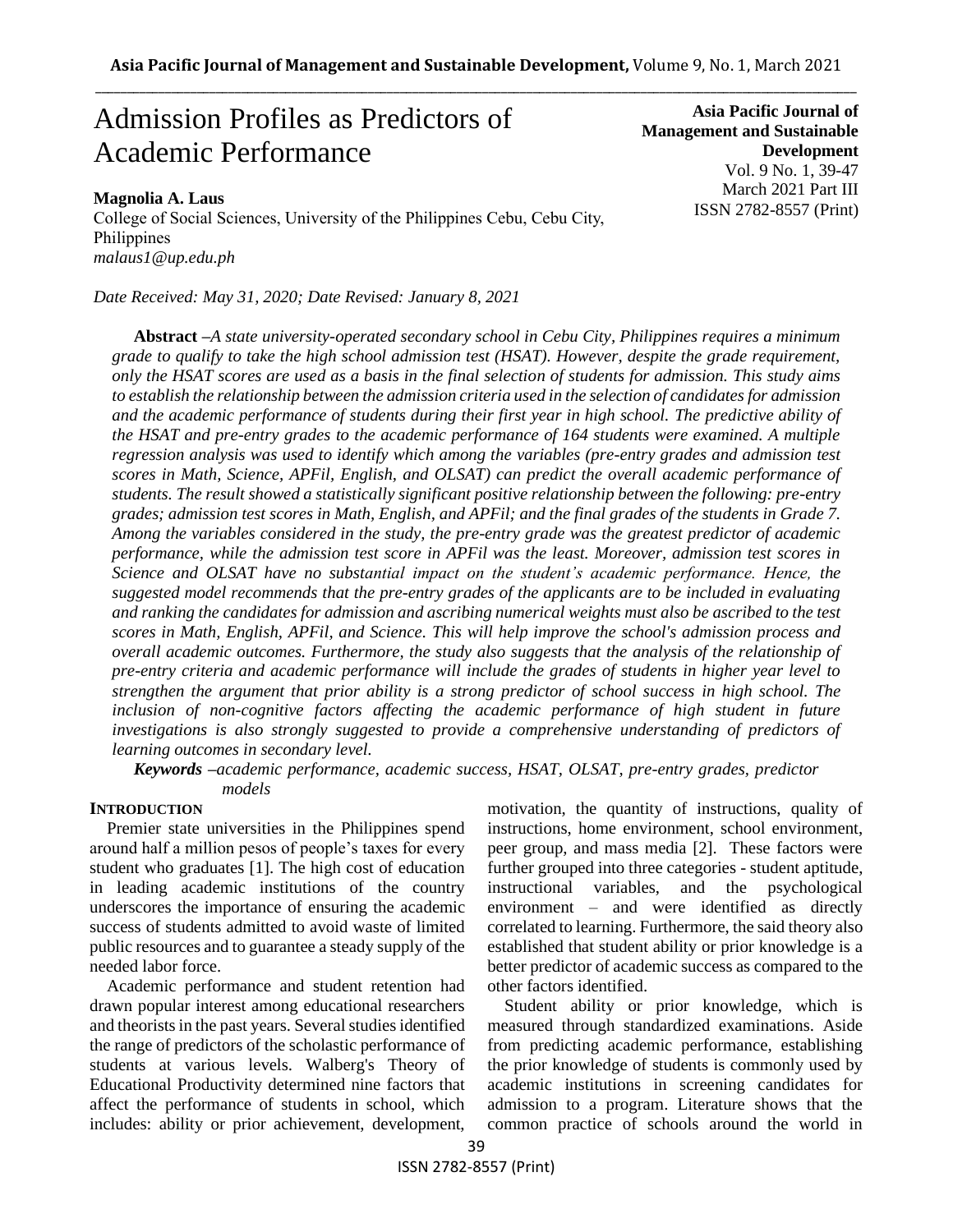choosing candidates for admission is the use of cognitive (*i.e.* pre-entry academic performance, verbal and quantitative aptitude, entrance test scores) and noncognitive (*i.e.* age, socioeconomic status) criteria [3]. Most of these variables were identified as predictors of academic success in Walberg's theory of Educational Productivity.

The predictive validity of the admission criteria used by academic institutions has also been a subject of various researches in the past years, but the results were highly varied. For example, studies revealed a significant relationship between admission test scores and undergraduate performance, particularly during the first year in college [4]-[9]. High school grade was also found to be a strong determinant of academic school performance in college [10]–[11]. Others further suggested that admission tests, combined with high school grades and prior academic achievements, were strong determinants of student performance throughout college life [12]-[15]. Other studies, however, also showed that aptitude test scores have moderate [8] or weak relationships [11],[16]-[18] with the academic performance of college students.

Establishing the predictive validity of admission instruments is also critical in providing the basis for monitoring students' performance during their entire stay in the academe. An effective admission instrument can classify the candidates into those who are likely to pass or fail in the program. By predicting academic performance through the admission test results, schools can determine what additional support or programs to provide for the students, especially in their first year. Understanding how the different attributes of the entry criteria contribute to its overall validity is vital since different curriculums require different proficiencies from their learners. Test scores are indicative of the student's level of knowledge and skills in a particular subject. The validity of the questionnaire may also expose the vulnerability of the students in different areas, but this information is convenient in formulating policies and interventions to improve future school success.

Predictive validity models that look into the variability of the different components of the student prior knowledge and the consequent academic performance of learners also produced different results. Fayeke [19] and Martirosyan [20] found a strong relationship between proficiency in English and the overall academic performance of tertiary students in Nigeria and the United States, respectively. In contrast, students' performance in English was hardly correlated with the overall academic performance in South Africa [21]. Prior mathematical knowledge and competence were also observed to be integral components to the overall academic success of learners [202]. Moreover, a positive relationship between entrance test scores and academic performance in Math, Science, and English was established among tertiary students with low socioeconomic backgrounds [23]. Performance in Science was also known to be a strong predictor of academic success for medical courses [24], while a study on four secondary schools in Nigeria concluded that an integrated Social Studies curriculum has no substantial impact on the academic performance of students [25].

Otis-Lennon School Ability Test (OLSAT) is a popular tool used by many schools in screening applicants for admission. The test is designed to measure intelligence, or cognitive skills deemed critical for successful learning, relative to the learner's age. The studies on OLSAT as a predictor of academic performance also incurred conflicting results. A high degree of correlation between OLSAT scores and grades of college students was observed during the first semester of schooling [26]. OLSAT scores were also related to college students' grades in Algebra, Trigonometry, English, and Filipino [27]. However, in another study of tertiary learners, OLSAT failed to predict the students' grades in college [28].

While the predictive validity of admission criteria used in college and universities was widely investigated at different angles, only a few studies discuss the relationship between high school admission criteria and the academic performance of students. Secondary education is essential because students acquire the skills and knowledge necessary for future education and for the employment of those who choose not to continue beyond this level. Hence, studying the pre-entry criteria in relation to student's academic performance will not only improve the selection process but may consequently contribute to a better understanding of indicators of success in high school.

This paper looked into the validity of the admission criteria used by a state university-operated high school in Cebu City, Philippines. Annual household income and a minimum grade are required to take the school admission test. The income and grade requirements fulfill the school's mandate to prioritize and accept only the children who are smart but are from economically disadvantaged families. Although required in the admission process, the pre-entry grades are not factored in the final selection of applicants to be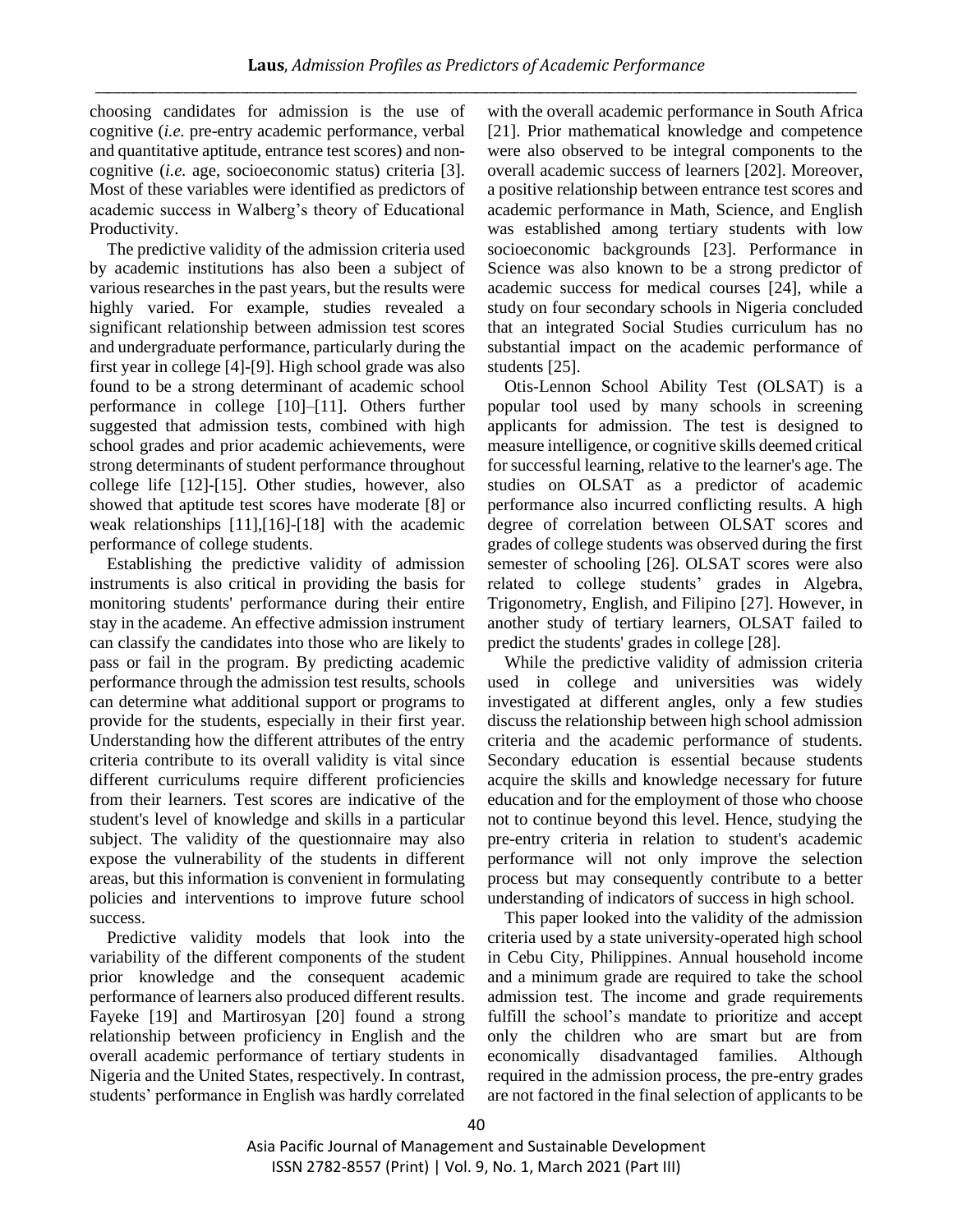admitted. The basis for the final ranking of candidates for admission is the result of the entrance test.

# **OBJECTIVES OF THE STUDY**

This study aims to investigate the validity of the admission criteria used by a state university-operated secondary school in Cebu City, Philippines. Specifically, this paper aims to determine the relationship between the admission criteria (grades and admission test) and the overall academic performance of Grade 7 students; establish if there is a significant relationship between the different subtests of the admission test (Mathematics, Science, English, APFil, and OLSAT) and the Grade 7 student's overall academic performance; and identify which among the admission criteria (grades and admission test scores) has a substantial contribution to the student's overall academic performance.

Furthermore, the study would try to suggest an alternative predictive validity model to improve the admission selection process of the school.

## **MATERIALS AND METHODS Design**

The study employed a descriptive-correlational research approach to determine the predictive validity of the entry criteria used in a public high school in Cebu City. The main predictor variables considered in this study were the High School Admission Test (HSAT) and pre-entry grades. The final grade of the student in Grade 7 served as the criterion variable and is referred to as Academic Performance in this paper. Below is the description of the variables used in the study.

*HSAT*. It is an assessment designed to measure the student's skills and readiness for secondary-level academic work. It includes OLSAT and achievement tests in English, Math, Science, and APFil (Social Studies and Filipino). The achievement test is a standardized test prepared by the school faculty. Each subject is composed of 40 to 50 questions covering competencies required by the school. All applicants must take and pass the HSAT to be admitted to the school.

*Pre-entry Grades*. In this study, pre-entry grades are the average rating of the applicant in five subject areas – English, Filipino, Mathematics, Science, and Social Studies – either in the second or third quarter of Grade 6. The school requires applicants to submit their latest report cards when applying for the HSAT. A grade of 85 or better in the five subject areas is needed to qualify to take the HSAT. Moreover, the applicant must also have no grade below 80 in any other subject to be eligible to take the admission test.

*Academic Performance*. The criterion variable of this study is the student's final grade in Grade 7. This is computed based on the coefficient of the grades in the Fourth Grading Period and the credit unit divided by the total number of credit units.

## **Sampling**

This study covered a total of four academic years. There were 164 students admitted to Grade 7 from A.Y. 2015 to A.Y. 2018. The study used the data for the whole population.

#### **Respondents**

The respondents were the 164 students admitted to Grade 7 from A.Y. 2015 to A.Y. 2018 (see Table 1). Grade 7 is the first year of Junior High School in the K to 12 program. The school only has 40 slots for new students every year, making the admission very competitive. For the initial screening, the applicant should belong to a low-income family with a gross income not exceeding 250,000 pesos annually — the poverty limits set by the government [27]. Grades should also be within the minimum standards set by the school for admission. Only the qualifiers based on income and grades are allowed to take the admission test. The selection of the final 40 Grade 7 qualifiers is identified based on their HSAT ranking. A waitlisted applicant can only be considered for admission if one of the HSAT qualifiers decided not to pursue his or her enrolment. This multi-layered screening process assumes that those accepted to the school are economically disadvantaged but intellectually capable individuals. In addition, those admitted to the school have satisfactory grades in Grade 6, are honorific students, and are regarded as "cream of the crop" of public schools in the region.

**Table 1.** Profile of Respondents

| Year         | <b>No. of Students</b><br><b>Admitted to</b><br><b>Grade</b> 7 | <b>No. of Students</b><br><b>Admitted to</b><br>Grade 8 | <b>Dropout</b><br>Rate |  |
|--------------|----------------------------------------------------------------|---------------------------------------------------------|------------------------|--|
| 2015         | 41                                                             | 38                                                      | 7.3 %                  |  |
| 2016         | 43                                                             | 41                                                      | $4.6\%$                |  |
| 2017         | 40                                                             | 40                                                      | $0\%$                  |  |
| 2018         | 40                                                             | 37                                                      | 7.5 %                  |  |
| <b>TOTAL</b> | 164                                                            | 156                                                     | 4.8%                   |  |

Table 1 also showed that the school has an average dropout rate of 4.8 percent from 2015 to 2018. This data means that two out of 40 students enrolled in Grade 7 transferred to other schools at the end of the school year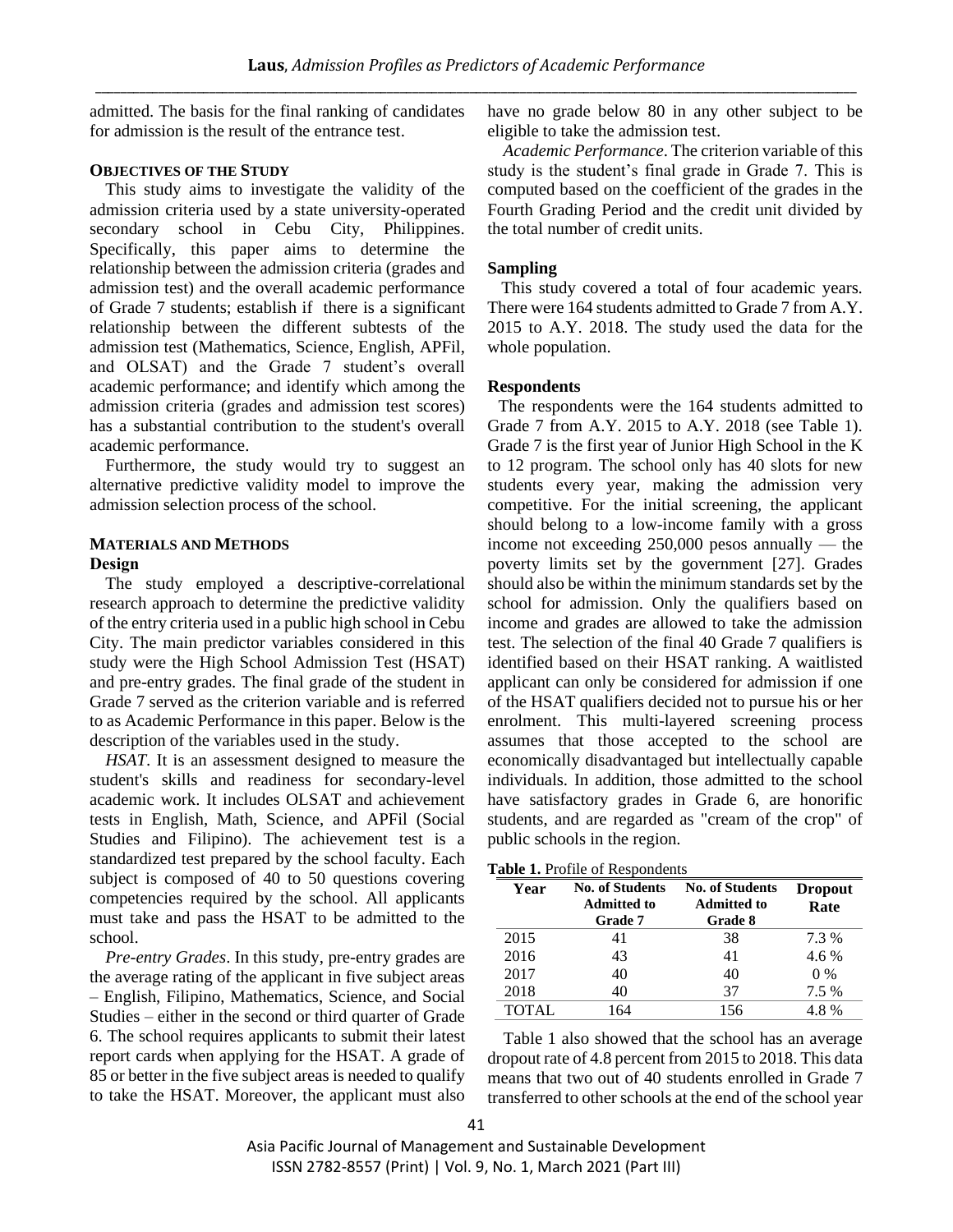due to low or failing grades. The policies of the school state that a student who incurs two or more failures in the final grading will no longer be readmitted.

# **Data Collection**

The sources of the data were the records of HSAT results, Grade 6 final grades, and Grade 7 final grades of the students. Letters requesting permission to conduct the study and to access the documents were submitted to the offices of the principal and the guidance counselor. Upon approval of the request, the data on the achievement test and Grade 7 final grades were collected from the principal's office while OLSAT results were collected from the records of the guidance office. All data were redacted to protect the identity and maintain the anonymity of the subjects. Data confidentiality was also observed throughout the conduct of the research.

#### **Data Analysis**

Multiple linear regression was used to determine the relationship between the admission criteria and the student's academic performance. This also determined the relationship and predictive value of the different subtests to academic performance. A regression model that showed a good fit of the data was generated and used as the basis for the suggested template for admission criteria. T-test was also utilized to compare the Grade 6 second quarter average grade and Grade 6 final average grade as admission criteria.

Jeffreys's Amazing Statistical Program (JASP), an open-source graphical program for statistical analysis developed by the University of Amsterdam, was used for regression and t-test. The software is easy to use, especially for those familiar with SPSS. Moreover, all statistical tests were conducted at 0.05 level of significance.

## **RESULTS AND DISCUSSION**

Previous studies highlighted the importance of establishing the relationships of the different factors that determine academic performance to help ensure overall academic success. The student's performance during the first year of the program is also perceived as a critical indicator of school outcomes [29]. In this study, the predictive validity of pre-entry criteria (grades and admission test) used by a public secondary school to determine the candidates for admission was investigated.

Table 2 shows the multiple regression analysis of the admission criteria and overall academic performance of Grade 7 students. Two models are generated to compare the validity of the variables. The predictors for the first model are the HSAT scores in English, Math, Science, APFil, and OLSAT, while the dependent variable is the student's Grade 7 final grade. The second model includes the HSAT scores in English, Math, Science, APFil, and pre-entry grades as predictors of academic performance in the first year of the students.

From the two models generated, Model 2 has a higher R coefficient compared to Model 1. The regression analysis of Model 2 has an R coefficient of .691 and an R squared of .477, with a standard error of the estimate at 2.4060. These values show that the predicted variable (academic performance, as signified by the general weighted average in Grade 7) will deviate from the true value by 2.4060 limits of the measure and that the pre-entry criteria of Model 2 explain 47.70 percent of the variability of the student's academic performance in Grade 7.

## **Table 2**

*Model Summary of HSAT Scores, Pre-entry Grades, and Student's Academic Performance<sup>c</sup>*

| Model | R                 | $\mathbf{R}^2$ | <b>Adjusted</b><br>$\mathbf{R}^2$ | <b>Std. Error</b><br>of the | Durbin-<br>Watson |
|-------|-------------------|----------------|-----------------------------------|-----------------------------|-------------------|
|       |                   |                |                                   | <b>Estimate</b>             |                   |
|       | .570 <sup>a</sup> | .324           | .303                              | 2.7923                      | 1.492             |
|       | .691 <sup>b</sup> |                | .459                              | 2.4060                      | 1.449             |
|       |                   |                |                                   |                             |                   |

*a. Predictors: (Constant), Science, APFil, English, Math, OLSAT*

*c. Dependent Variable: Grade 7 Final Grade* 

For pre-entry grades in Model 2, the regression analysis uses the fourth quarter average instead of the second quarter average of the five major subjects in Grade 6. The school accepts either the second or third quarter report card of the applicants in the initial screening of candidates for admission. T-test was applied to compare the two quarter averages and results indicate that the fourth quarter average (Mean  $= 91.38$ ,  $SD = 2.58$ ) is significantly higher than the second quarter average (Mean =  $90.94$ , SD = 2.48), t (139) = 4.2429,  $p \lt 0.05$ , significant. The grades of the applicants were expected to increase in the fourth quarter; hence, the school can use the applicant's grades in the previous grading in the initial screening of HSAT application.

The result of the regression analysis showed that the pre-entry grades and admission test have a significant relationship with the academic performance of the

*b. Predictors: (Constant), Science, APFil, English, Math, Grade 6 Final Grades*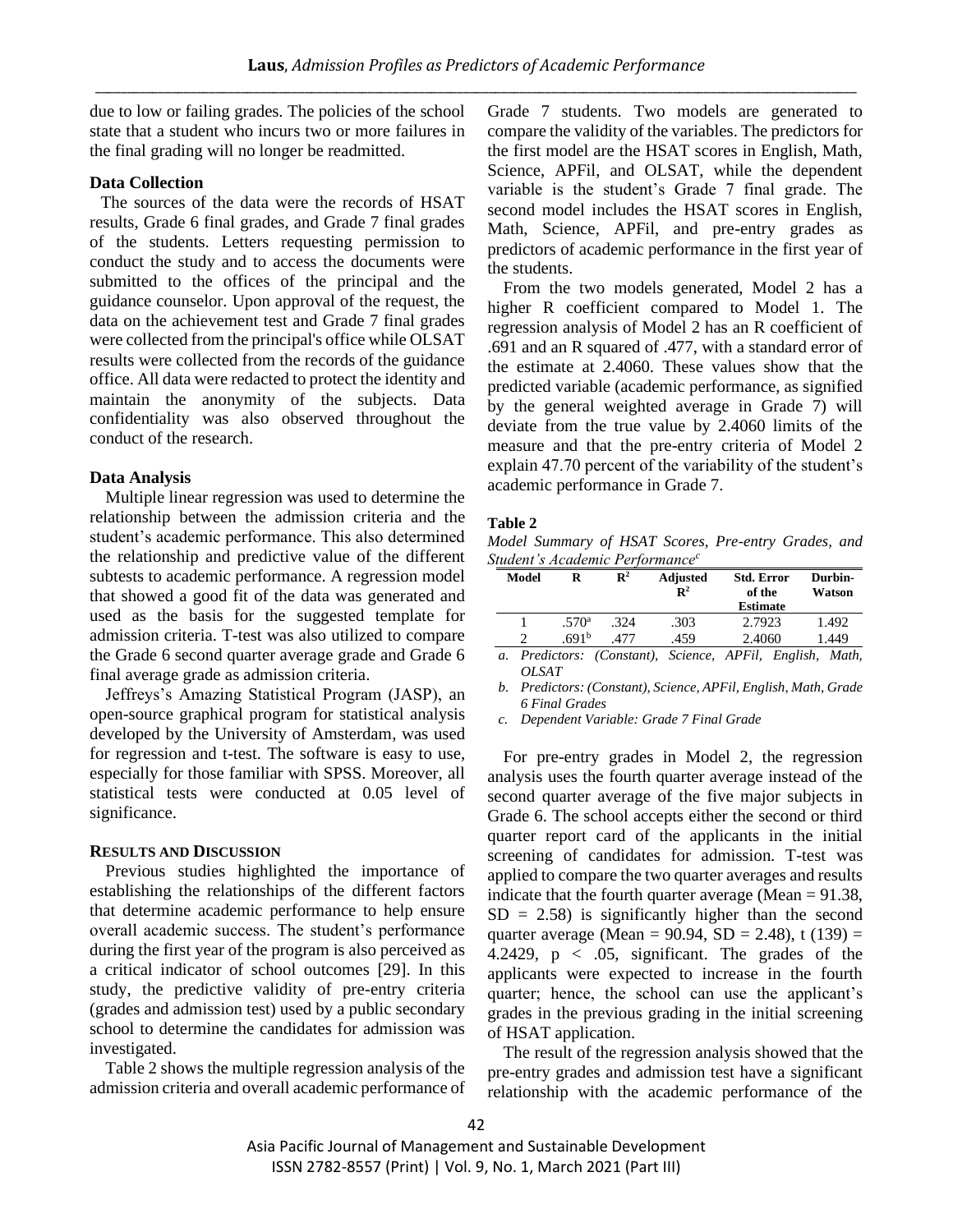students during their first year in high school. This result validated Walberg's Theory of Educational Productivity which mentioned that student prior ability, herein determined by the pre-entry grades and admission test, is strongly linked to the learner's academic performance. This result also agreed with previous findings, which stated that predictor variables such as admission assessment score and high school grades [9],[10] have strong statistical relationships with the first-year academic performance of college students [7],[15]. However, the result of the study contradicted that of Davidovitch and Soen [17], which found no systematic connection between admission test scores and students' grade average at the end of their first year in the university. The said study further mentioned that student's matriculation test scores were a better predictor of academic performance compared to admission test.

**Table 3.** *Analysis of Variance of the HSAT Scores, Pre-entry Grades, and Student's Academic Performance<sup>a</sup>*

| Model        | Sum of   |     | Mean    | F      | Sig               |
|--------------|----------|-----|---------|--------|-------------------|
|              | Squares  |     | Square  |        |                   |
| 1 Regression | 591.616  | 5   | 118.232 | 15.176 | .000 <sub>p</sub> |
| Residual     | 1231.856 | 158 | 7.797   |        |                   |
| Total        | 1823.472 | 163 |         |        |                   |
| 2 Regression | 746.061  | 5   | 149.212 | 25.766 | .001 <sup>c</sup> |
| Residual     | 816.526  | 141 | 5.791   |        |                   |
| Total        | 1562.587 | 146 |         |        |                   |

a. *Dependent Variable: Grade 7 Final Grade*

*b. Predictors: (Constant), Science, APFil, English, Math, OLSAT*

*c. Predictors: (Constant), Science, APFil, English, Math, Grade 6 Final Grades*

Table 3 presents the analysis of variance of the HSAT scores, pre-entry grades, and student's academic performance. Both generated models show that the entry criteria used by the school are valid predictors of academic performance. For Model 1, the F-value at  $\alpha$  = .05 with (5,158) df = 15.176, p=.000 is significant. Similarly, the analysis of variance for Model 2 indicates that F-value at  $\alpha$  = .05 with (5,141) df=  $25.766$ , p= .001 is significant.

The regression analysis also established the predictive validity of the admission criteria used by the school. Model 1, which uses HSAT scores as the basis in the final selection of candidates, is the current admission process being practiced. The school uses a multi-layered process, where pre-entry grades are required but not considered in the final selection of students admitted to Grade 7. The 40 qualified candidates for admission were drawn from the top 40 highest scorers in the admission test. However, the inclusion of Grade 6 final grades as a variable along with the HSAT scores in Model 2 increased the potential of the school's criteria to select the best candidates for admission; hence, Model 2 is a better model to predict the academic performance of Grade 7 students. This result supported the conclusions of previous studies, which stated that pre-entry grades is a factor for college students' performance [7],[31]-[3]. In contrast, the same result negated the findings of the study which mentioned that the entrance test is the greatest determinant of academic performance [5].

Table 4 indicates the contribution of HSAT scores and pre-entry grades to the prediction of academic performance for Grade 7 students. Both models show that HSAT scores in Math, APFil, and English are potential predictors of the academic performance of Grade 7 students. Model 2 also shows Grade 6 final grades as another potential predictor. However, OLSAT (for Model 1) and Science (for Models 1 and 2) have no significant influence on the academic performance of the students.

Among the predictors in Model 2, Grade 6 final grades,  $t = 6.792$ ,  $p = < .001$  ( $p < .05$ ); HSAT scores in Math, t=3.792,  $p=$  <.001 ( $p$ <.05); English, t= 2.880, p=.005 (p<.05); and APFil, t=2.069, p=.004 (p<.05) are the significant predictors of academic performance. The HSAT score in Science has no significant influence on the academic performance of the students; however, it is still included as a variable in the recommended model because it is a major subject of the school curriculum. The regression model is, therefore, a good fit of the data, and can be expressed as:

*Academic Performance in Grade 7 = 21.449 + .025 (Science) + .075 (Math) + .054 (APFil) + .071 (English) + .587 (Grade 6 Final Grades)*



**Figure 1.** *Scatter plot representation of the suggested regression model.*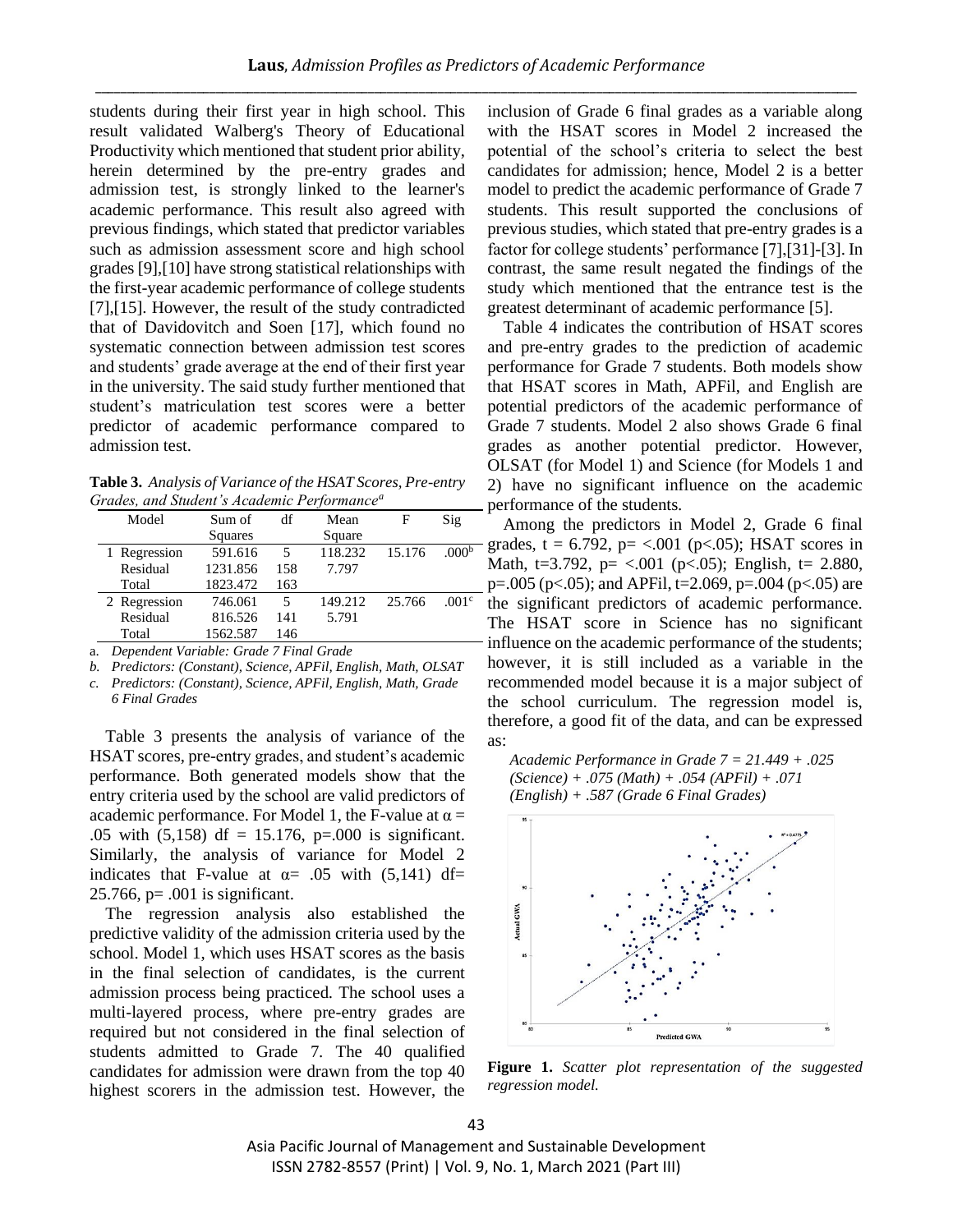| Table 4. Multiple Regression Coefficient of the HSAT Scores, Pre-entry Grades, and Student's Academic Performance <sup>a</sup> |                                   |                   |                                 |        |         |                 |  |
|--------------------------------------------------------------------------------------------------------------------------------|-----------------------------------|-------------------|---------------------------------|--------|---------|-----------------|--|
|                                                                                                                                | <b>Unstandardized Coefficient</b> |                   | <b>Standardized Coefficient</b> |        | Sig.    | <b>Remarks</b>  |  |
| <b>Model</b>                                                                                                                   | <b>Beta</b>                       | <b>Std. Error</b> | <b>Beta</b>                     | t      |         |                 |  |
| 1 (Constant)                                                                                                                   | 67.218                            | 3.697             |                                 | 18.183 | .000    |                 |  |
| Science                                                                                                                        | .017                              | .027              | .044                            | .635   | .526    | Not significant |  |
| Math                                                                                                                           | .113                              | .022              | .373                            | 5.130  | .000    | Significant     |  |
| <b>APFIL</b>                                                                                                                   | .123                              | .027              | .303                            | 4.591  | .000    | Significant     |  |
| English                                                                                                                        | .081                              | .028              | .193                            | 2.877  | .005    | Significant     |  |
| <b>OLSAT</b>                                                                                                                   | .011                              | .024              | .033                            | .465   | .643    | Not significant |  |
| 2 (Constant)                                                                                                                   | 21.449                            | 7.317             |                                 | 2.931  | .004    |                 |  |
| Science                                                                                                                        | .025                              | .025              | .064                            | 1.000  | .319    | Not significant |  |
| Math                                                                                                                           | .075                              | .020              | .251                            | 3.792  | $-.001$ | Significant     |  |
| APFil                                                                                                                          | .054                              | .026              | .135                            | 2.069  | .004    | Significant     |  |
| English                                                                                                                        | .071                              | .025              | .179                            | 2.880  | .005    | Significant     |  |
| Grade 6 Final Grades                                                                                                           | .587                              | .086              | .459                            | 6.792  | $-.001$ | Significant     |  |

*a. Dependent Variable: Grade 7 Final Grade*

The expression above means that for every one-point increase in each of the HSAT scores in Science, Math, APFil, and English, the academic performance of the students in Grade 7 will increase by .025, .075, .054, and .071, respectively. Moreover, for every one-point increase in Grade 6 final grades, the overall academic performance in Grade 7 will increase by .587. A visualization of the suggested model is presented in Figure 1.

This study also found that the HSAT scores in Math, English, and APFil are potential predictors of student's academic performance in Grade 7. This result supported the findings that performance in Math [23], English [19],[20], and Social Studies [34] are strongly related to the overall academic performance of students. Mathematics and Science are major subjects in the K to 12 curriculum, each with 5-units credit. The grades acquired in the said subjects can potentially increase or decrease the final grades of the students. This study indicated that Math is the best predictor of the academic performance of Grade 7 students, among the scores in the admission test; therefore, high admission test scores in Math will lead to high final grades at the end of the first year in high school. This result confirmed the finding that acquiring mathematical knowledge and competence is a vital component in the overall academic success of secondary students [22].

Mathematics also serves as the foundation for many subjects such as science, technology, social sciences, and research. It teaches knowledge and skills that develop the analysis, logical thinking, and problemsolving ability of learners, which are indispensable in learning the other subjects. Thus, pre-entry performance in Math can affect the grades of other subjects and the overall academic performance of the students. However, Science is not a predictor of academic performance in this study. Many similar prediction studies of admission criteria identified Science as a factor of the overall academic performance of learners [23],[24]. The deviation of the current study may indicate the student's poor academic preparations, making them less capable to engage in the Grade 7 Science curriculum [35]. They were probably just guessing the answers during the science portion of the HSAT since the topics included in the admission test were not covered in elementary. However, Science was still included as a variable in Model 2 because it is a core subject of the school curriculum. Thus, assessing the applicant's readiness in Science may result in the better academic performance of the students in Grade 7.

HSAT score in English is also strongly related to the final grades of Grade 7 students. English is used by the school as the official medium of instruction for all subjects, except Filipino. Tests and academic evaluations for all major subjects are in English; hence, the more adept the students are with English, the more they are likely to perform well in their academic subjects [37]. This result validated the studies in which English proficiency is significantly related to the academic performance in Science and Math of high school students [37]; and the overall academic success of tertiary students [19],[20]. However, the current results negated other researches that found no correlation between the two mentioned variables [21].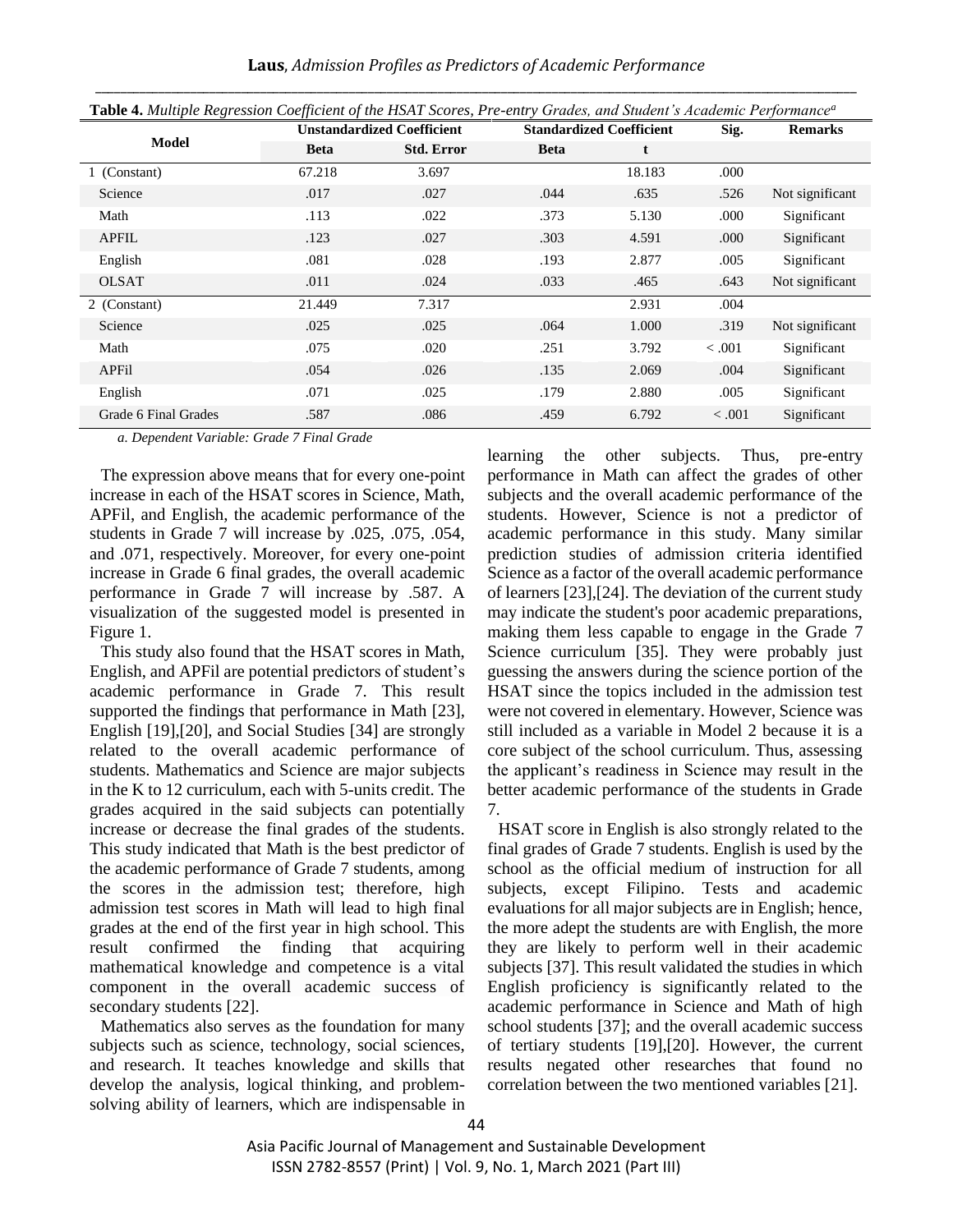Filipino is the medium of instruction for Social Studies in public elementary and high schools in the country. The admission test in Social Studies was written and taken together with the Filipino subject, thus APFil. Though Social Studies is already taught in English in this high school, the statistical analysis still revealed that APFil contributed significantly to the student's Grade 7 final grades. This result contradicted the findings where performance in Social Studies has contributed to the grades of other integrated subjects but has no substantial impact on the student's academic performance [25].

Lastly, OLSAT is not a potential predictor of academic performance in this study. The said test measures the thinking skills and potentials of learners in performing reasoning tasks. OLSAT is recommended to be administered along with standard achievement tests to give educators a complete idea of each student's potential for success in school. In Model 1, OLSAT is in the formula but is not a significant variable of academic performance, which may mean that a high level of intelligence is not translated to good academic performance. Note that qualifying grades is one of the requirements in taking the HSAT. As a result, an instrument that measures the level of intelligence may fail to discriminate who fairs better in the different subjects, considering the cognitive profile of students that the school admits. This result negated the findings of Cadao-Esperal [37] and Calaguas [38] that cited a positive correlation between OLSAT and academic performance.

Considering the results as mentioned earlier, the current admission process of school in which final selection for admission is based solely on the entrance test results can already predict the academic performance of students during the first year in high school (as shown in Model 1). However, it is beneficial and productive for the school to include Grade 6 grades when ranking the candidates for admission (as shown in Model 2). Grade 6 grades is the greatest contributor to the academic performance of students during their first year in junior high school. Ascribing numerical weights to English, Math, APFil, and Science for the ranking of candidates may also help improve the school's admission process. Though Science was not a significant predictor of academic success based on the regression result of the study, it is a major subject in the K to 12 curriculum and has the same credit unit with Math. Excluding Science, as an admission variable may result in poor academic performance of the learner. However, there is a need for the school to improve the HSAT questions in Science to ensure that it measures the required academic competencies in high school.

Moreover, OLSAT can be excluded in the HSAT for it has no impact on the student's scholastic performance. However, the school may administer the said instrument to admitted Grade 7 students so that teachers will have a better appreciation of the learner's strengths and weaknesses. In which case, the exclusion of OLSAT from the HSAT can save time and resources for the school.

# **CONCLUSION AND RECOMMENDATION**

Recent researches on academic performance reiterated the argument that scholastic achievement is a consequence of cognitive and non-cognitive factors. The findings of the study showed that student prior knowledge as measured by admission test and pre-entry grades in the suggested model are significant predictors of academic performance of students during their first year in high school; hence it is a valid instrument in selecting the best and most dedicated candidates for admission. The individual contributions of the admission test scores to the academic performance stressed the importance of language proficiency and knowledge in Math and Social Studies to predict the subsequent academic performance of students. The findings that Science was not a predictor of academic performance of the students in this study may point towards the applicant's lack of readiness to engage in the Grade 7 Science curriculum. It further suggests that the school review the HSAT questions in Science to ensure that academic competencies for the said subject are followed. Furthermore, OLSAT may also indicate the student's level of intelligence, but such potential, unless fully utilized, will not be translated into positive academic outcomes.

To improve the school's admission process, this study recommends that the pre-entry grades of applicants will be included in the final ranking of candidates for admission; numerical weights will also be ascribed to HSAT scores in Science, Math, English, and APFil; and OLSAT will be excluded in the HSAT. This will help the school select the best candidates for admission, and increase its productivity in terms of the overall academic performance of the students.

This study used the Grade 7 final grades to determine the academic performance of the students in high school. Though academic performance during the first year in the curriculum is crucial to the overall school success of learners, this study recommends that the predictive validity analysis will include the student's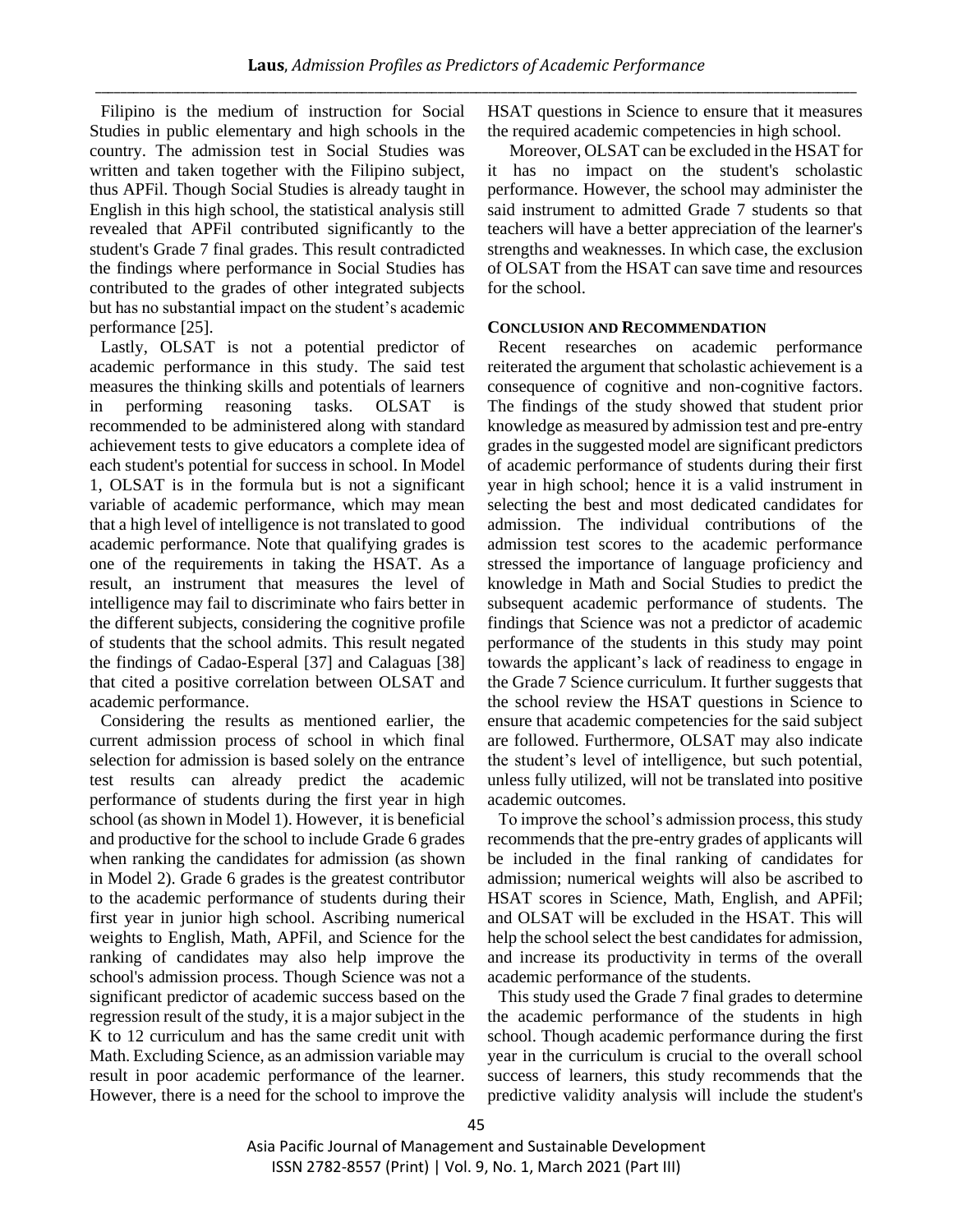final grades in higher year levels. This will strengthen the argument that the student prior knowledge is a strong predictor of academic success in high school.

Furthermore, it is also recommended that other factors of academic success such as the learning environment and the quality of instructions in high schools will be explored by future researchers.

#### **REFERENCES**

- [1] Commission on Higher Education. Estimated Cost Per Student of State Universities and Colleges: Academic Year 2017-2018 as of June 8, 2018. https://ched.gov.ph>2018/07PDF Web results Table 2. Estimated Cost Per Student of State Universities and Colleges.
- [2] Frazer, B., Wlaberg, H.J., Welch, W., and Hattie, J. (1987). Synthesis of Educational Productivity Research. *International Journal of Educational Research, 11*, 145-252.
- [3] McGrath, C.H., Henham, M.L., Corbett, A., Durazzi, N., Frearson, M., Janta, B., Kamphuis, B.W., Katashiro, E., Brankovic, N., Guerin, B., Manville, C., Schwartz, I., and Schweppenstedde, D. (2014). Higher education entrance qualifications and exams in Europe: A Comparison*. European Parliament Directorate General for Internal Policies,* . Policy Department B: Structural and Cohesion Policies, Culture and Education, 29-30. http://www.europarl.europa.eu/studies
- [4] McLeod, S. *What is Validity?.* https://simplypsychology/validity.html.
- [5] Ferrão, M. & Almeida, L. (2019). Differential effect of university entrance score on first-year students' academic performance in Portugal. *Assessment & Evaluation in Higher Education, 44* (4), 10-622. https://doi:10.1080/02602938.2018.1525602
- [6] Ali, R., Ali, S.K. & Afzal, A. (2019). Predictive validity of a uniform entrance test for the health professionals. *Pak J Med Sci, 35* (2), 330-336. https://doi: org/10.12669/pjms.35.2.334
- [7] Montalbo, A. F., Evangelista, Y.P. & Bernal, M.M. (2018). Admission test as predictor of student performance in Political Science and Psychology students of Rizal Technological University. *Asia Pacific Journal of Multidisciplinary Research*, *6* (3), 8- 73.
- [8] Sulphey, M. M., Al-Kahtani, N.S. & Syed, A.M. (2018). Relationship between admission grades and academic achievement, Entrepreneurship, and Sustainability Issues. *Entrepreneurship and Sustainability Center, 5* (3), 648 – 658.
- [9] Westrick PA, Le H, Robbins SB, Radunzel JR, Schmidt FL. (2015). College performance and retention: A meta- analysis of the predictive validities of ACT scores, high school grades, and SES. *Educational*

*Assessment,* 2(1), 23–45. https://doi.org/10.1080/10627197.2015.997614

- [10] Vulperhorst J, Lutz C, de Kleijn R, van Tartwijk J. (2018). Disentangling the predictive validity of high school grades for academic success in university. *Assess Eval High Educ, 43*,399–414. https://doi.org/ 10.1080/02602938.2017.1353586
- [11] Al-Qahtani, M.F., &Alanzi, T.M. (2011). Comparisons of the predictive values of admission criteria for academic achievement among undergraduate students of health and nonhealthy science professions: a longitudinal cohort study. *Psychology Research and Behavior Management*, 1-12. https://www. doi:10.2147/PRBM.S183651
- [12] Ocbian, M.M., Gamba, M. P. &Ricafort, J D. (2015). Admission Test as predictor of performance of students in the english subject. *JPAIR Institutional Research, 6*(1), 34-45. https://doi: 10.7719/irj.v6i1.361
- [13] McCarey, M., Barr, T., & Rattray, J. (2007). Predictor of academic performance in a cohort of pre-registration nursing students. *Nursing Education Today, 27*(4), 357- 364.
- [14] Jansen, E. (2004). Explaining achievement in higher education. *Educational Research and Evaluation, 11*(3), 235-253. https://doi: 10.1080/13803610500101173
- [15] McKenzie, K., & Schweitzer, R. (2001). Who succeeds at university? Factors predicting academic performance in first year Australian university students. *Higher Education Research & Development, 20*(1), 21–33.
- [16] Takele, S. (2017). Validity strength of college entrance assessment score and high school academic records in predicting college academic performance. *Journal of Education and Practice, 8*(7), 67-75.
- [17] Davidovitch, N. & Soen, I.D. (2015). Predicting academic success using admission profiles. *Journal of International Education Research – Third Quarter, 11*(3), pp. 125-142.
- [18] Zwick, Re. and Green, J. G. (2007). New Perspectives on the Correlation of SAT Scores, High School Grades, and Socioeconomic Factors*. Journal of Educational Measurement, 44* (1), 23-45. https://www.jstor.org/stable/20461841.
- [19] Fakeye, D. O. (2009). English language proficiency as a predictor of academic achievement among EFL students in Nigeria. *Journal of Science Research, 37*, 490-495.
- [20] Martirosyan, N. M., Hwang, E. &Wanjohi, R. (2015). Impact of english proficiency on academic performance of international students. *Journal of International Students,* 5 (1), 60-71. https://files.eric.ed.gov/fulltext/EJ1052835.pdf.
- [21] Cekiso, M., Tshotsho, B. & Masha, R. (2015). English language proficiency as a predictor of academic achievement among primary English first additional language learners in South Africa. *International*